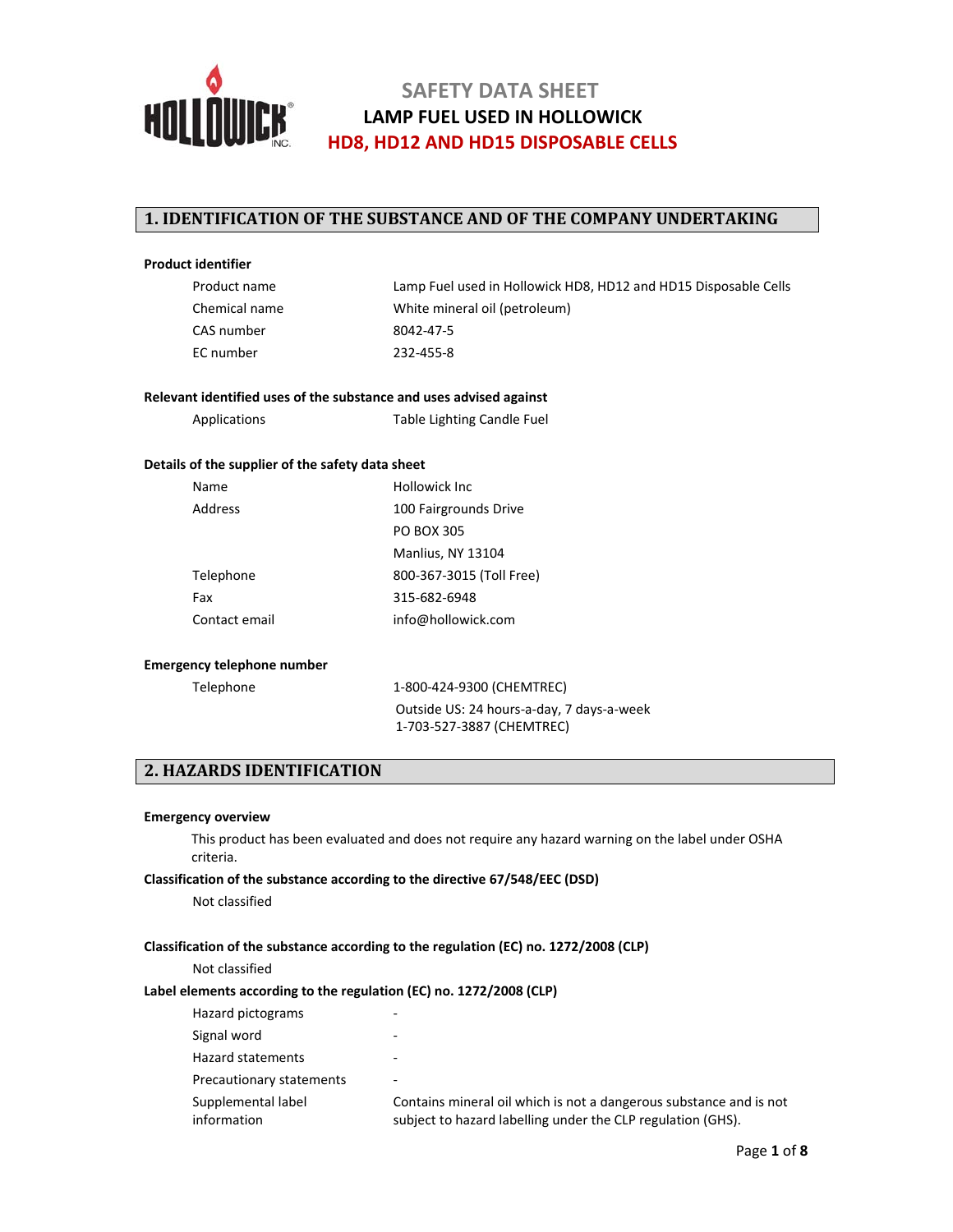

#### **Other hazards**

Potential health effects **Routes of exposure**: Eye, Skin contact, Inhalation, Ingestion. **Eyes**: No significant health hazard identified. **Skin**: No significant health hazard identified. **Inhalation**: No significant health hazard identified. **Ingestion**: Negligible effect. May act as a laxative.

## **3. COMPOSITION/INFORMATION ON INGREDIENTS**

| <b>Name</b>       | CAS No.   | EC No.    | Index No.                | Concentration   Classification | <b>DSD/CLP</b> | <b>Specific</b><br>concentrations<br>limit |
|-------------------|-----------|-----------|--------------------------|--------------------------------|----------------|--------------------------------------------|
| White mineral oil | 8042-47-5 | 232-455-8 | $\overline{\phantom{a}}$ | 100%                           | Not classified | -                                          |
| (petroleum)       |           |           |                          |                                |                |                                            |
|                   |           |           |                          |                                |                |                                            |

## **4. FIRST AID MEASURES**

### **Description of first aid measures**

| Following eye contact  | If splashed into eyes, flush with clear water for 15 minutes, or until irritation<br>subsides. If irritation still persists, call a physician.                                                                                                                     |
|------------------------|--------------------------------------------------------------------------------------------------------------------------------------------------------------------------------------------------------------------------------------------------------------------|
| Following skin contact | Remove contaminated clothing. Launder before reuse. Wash skin with soap<br>and water. Obtain medical attention if irritation persists.                                                                                                                             |
| Following inhalation   | If symptoms develop move victim to fresh air. If breathing has stopped,<br>administer artificial respiration, and seek medical attention immediately. If<br>indicated, administer cardiopulmonary resuscitation. If symptoms persist,<br>obtain medical attention. |
| Following ingestion    | Do not induce vomiting. If vomiting occurs naturally, have victim lean<br>forward to reduce risk of aspiration. Never give anything by mouth if victim<br>is unconscious, or is convulsing. Obtain medical attention.                                              |

#### **Most important symptoms and effects, both acute and delayed**

High vapor concentration may induce headache, nausea, dizziness and respiratory irritation. Prolonged/repetitive skin contact may cause skin defatting or dermatitis.

### **Indication of any immediate medical attention and special treatment needed**

Notes to physician: Symptoms may be delayed.

Variability Among Individuals: Health studies have shown that many petroleum hydrocarbons pose potential human health risks which may vary from person to person. As a precaution, exposure to liquids, vapors, mists or fumes should be minimized.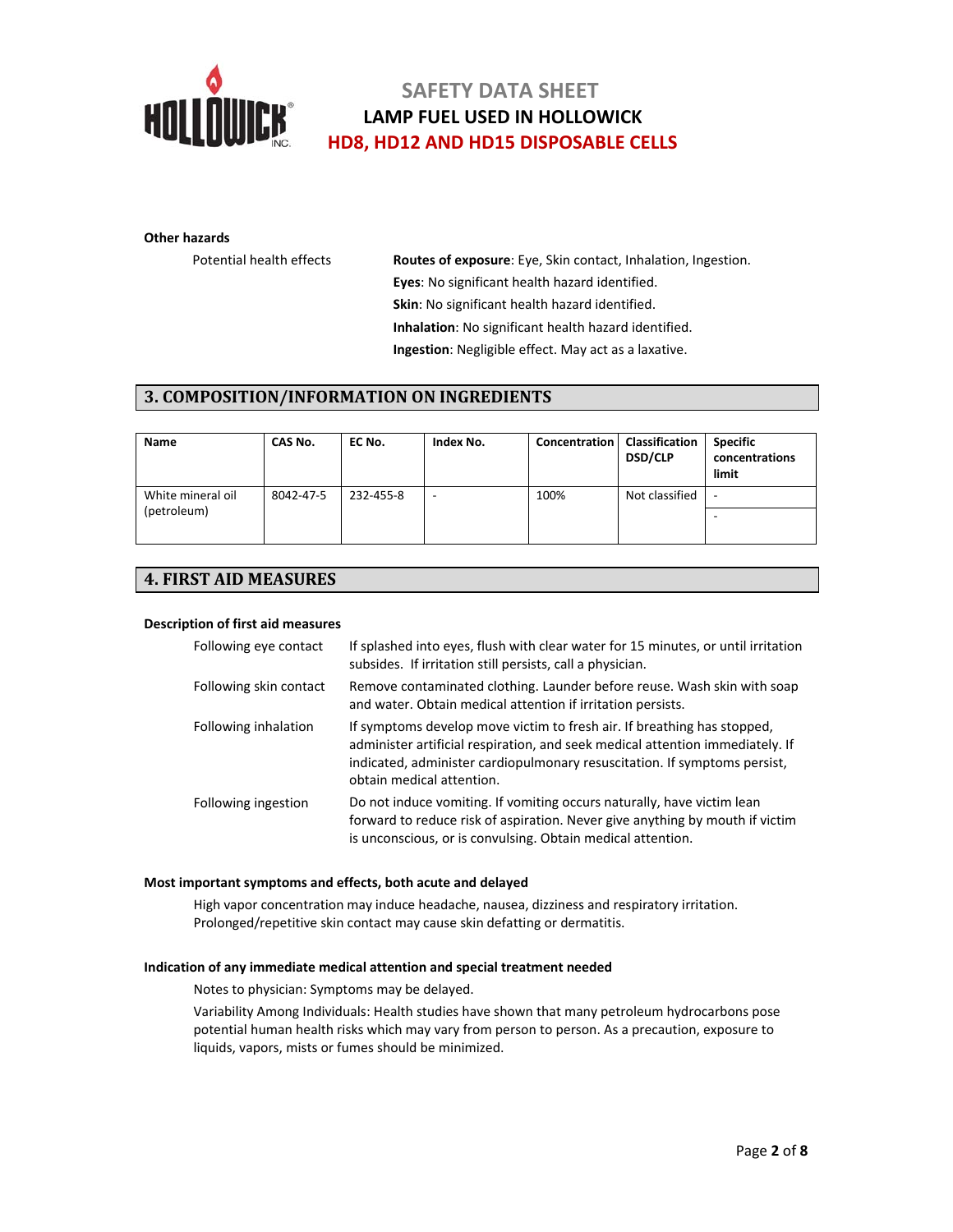

## **5. FIREFIGHTING MEASURES**

| <b>Extinguishing media</b>         | Suitable: Dry chemical, carbon dioxide, foam, steam or water fog                                                                |  |
|------------------------------------|---------------------------------------------------------------------------------------------------------------------------------|--|
| Unsuitable extinguishing<br>media: | Water streams will scatter liquid and spread fire, but may be used<br>to keep fire-exposed containers and surroundings cool.    |  |
| <b>Special hazards</b>             | May create dense smoke during combustion                                                                                        |  |
| Fire hazard:                       | Mild fire hazard when heated above its flash point; material must be<br>preheated before ignition will occur (OSHA Class IIIB). |  |
| <b>Advice for firefighters</b>     | Firefighters should wear full protective clothing including self-<br>contained breathing apparatus.                             |  |
|                                    | Stop source of fuel. Shut off ignition sources. Keep exposed containers<br>cool with water spray.                               |  |

## **6. ACCIDENTAL RELEASE MEASURES**

| Personal precautions,<br>protective equipment and<br>emergency procedures | Keep unnecessary personnel away. Do not touch or walk through spilled<br>material. Do not touch damaged containers or spilled material unless<br>wearing appropriate protective clothing. Keep people away from<br>spill/leak. Remove all sources of ignition.                                            |
|---------------------------------------------------------------------------|-----------------------------------------------------------------------------------------------------------------------------------------------------------------------------------------------------------------------------------------------------------------------------------------------------------|
| <b>Environmental precautions</b>                                          | Do not discharge into lakes, streams, ponds or public waters.                                                                                                                                                                                                                                             |
| <b>Methods and material for</b><br>containment and cleaning<br>up         | Before attempting clean up, refer to hazard data given above. Contain<br>spillage, and then collect with non-combustible absorbent material,<br>(e.g. sand, earth, diatomaceous earth, vermiculite) and place in<br>container for disposal according to local / national regulations (see<br>section 13). |
| Reference to other sections                                               | See precautions in section 7 and 8.                                                                                                                                                                                                                                                                       |

## **7. HANDLING AND STORAGE**

| <b>Precautions for safe</b><br>handling                                   | No special requirements.                                                                        |
|---------------------------------------------------------------------------|-------------------------------------------------------------------------------------------------|
| Conditions for safe storage,<br>including any<br><b>incompatibilities</b> | Keep out of reach of children. Store in a closed container away from<br>incompatible materials. |

# **8. EXPOSURE CONTROLS/PERSONAL PROTECTION**

### **Control parameters**

Exposure limit values

| Component | <u>Type</u> | Value      |
|-----------|-------------|------------|
| Oil mist  | TWA         | 5 mg/m $3$ |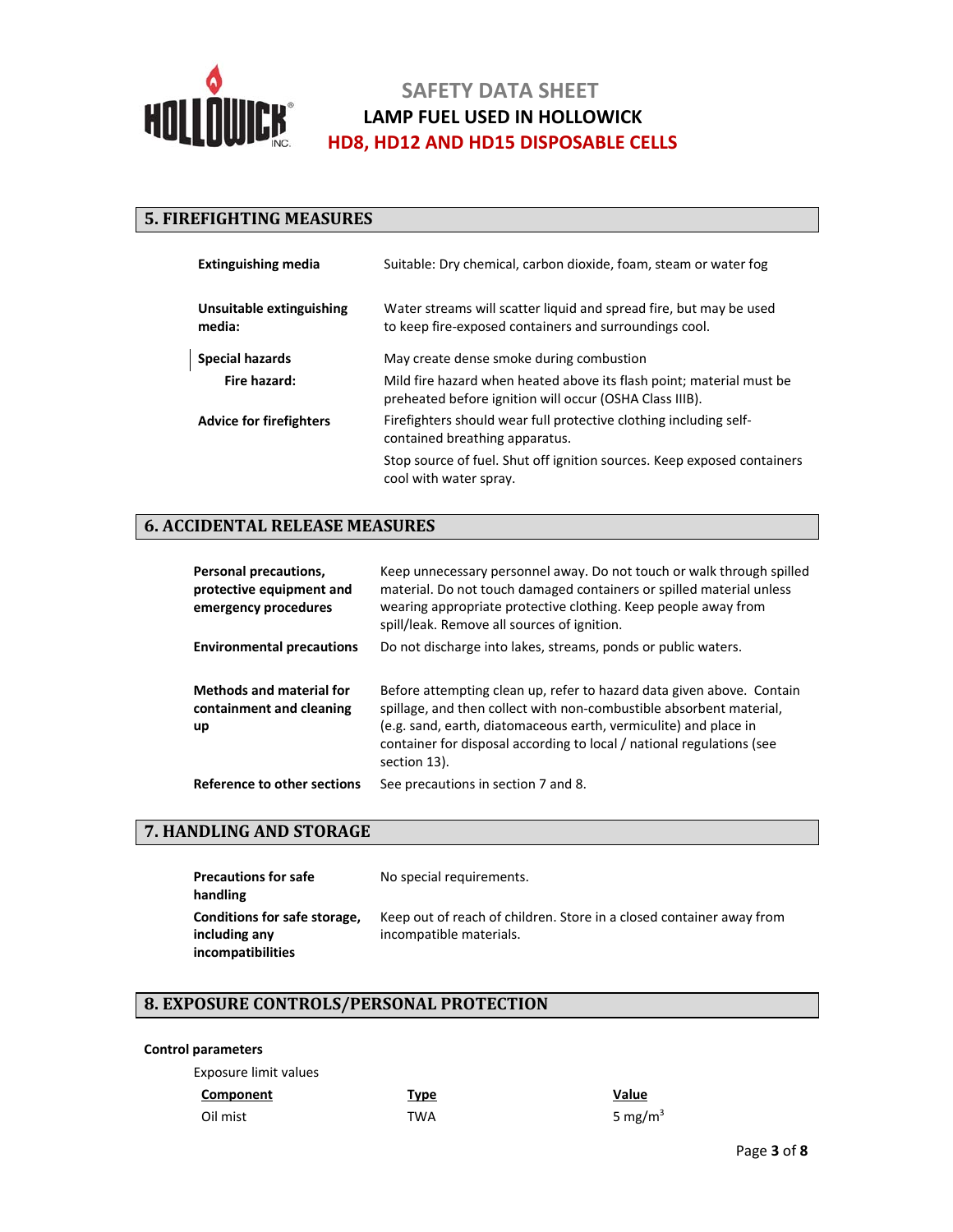

|                                            | <b>STEL</b>          | 10 mg/m $3$                                                                                                                                                                                                                                                                                                                                                                                                                    |
|--------------------------------------------|----------------------|--------------------------------------------------------------------------------------------------------------------------------------------------------------------------------------------------------------------------------------------------------------------------------------------------------------------------------------------------------------------------------------------------------------------------------|
| <b>Exposure controls</b>                   |                      |                                                                                                                                                                                                                                                                                                                                                                                                                                |
| <b>Appropriate engineering</b><br>controls |                      | General ventilation normally adequate. Use only with ventilation<br>sufficient to prevent exceeding recommended exposure limit. Keep<br>containers and storage containers closed when not in use. Do not store<br>near heat, sparks, flame or strong oxidants.                                                                                                                                                                 |
| <b>Personal protection</b>                 |                      | Respiratory protection: Where exposure guideline levels may be<br>exceeded, use an approved NIOSH respirator. Respiratory protection is<br>not required under conditions of normal use. Wear an organic vapor<br>respirator with a mist filter if vapor, mist or spray is generated.                                                                                                                                           |
|                                            |                      | Skin protection: None required. However, use of protective<br>gloves/clothing is good industrial practice.                                                                                                                                                                                                                                                                                                                     |
|                                            | industrial practice. | Eye protection: None required. However, use of eye protection is good                                                                                                                                                                                                                                                                                                                                                          |
|                                            |                      | Body protection: Use chemical-resistant apron or other impervious<br>clothing, if needed, to avoid contaminating regular clothing which could<br>result in prolonged or repeated skin contact.                                                                                                                                                                                                                                 |
|                                            |                      | Hygiene measures: Handle in accordance with good industrial hygiene<br>and safety practice. When using do not eat or drink. Washing with soap<br>and water after use is recommended as good hygienic practice to<br>prevent possible eye irritation from hand contact. Minimize breathing<br>vapor or mist. Avoid prolonged or repeated contact with skin. Remove<br>contaminated clothing; launder or dry-clean before reuse. |
| <b>Environmental exposure</b><br>controls  | Not available        |                                                                                                                                                                                                                                                                                                                                                                                                                                |

# **9. PHYSICAL AND CHEMICAL PROPERTIES**

### **Information of basic physical and chemical properties**

| <b>Physical state</b>                           | Clear, oily liquid     |
|-------------------------------------------------|------------------------|
| Color                                           | Water white            |
| Odor                                            | Odorless               |
| <b>Odor threshold</b>                           | Not available          |
| рH                                              | Not available          |
| <b>Melting point</b>                            | Not applicable         |
| <b>Boiling point</b>                            | $>$ 260°C ( $>$ 500°F) |
| Flash point                                     | > 93.33°C (>200°F)     |
| <b>Evaporation rate</b>                         | Not available          |
| Flammability                                    | Not available          |
| <b>Auto ignition temperature</b>                | Not available          |
| Upper/lower flammability<br>or explosive limits | Not available          |
| <b>Explosive properties</b>                     | Not available          |
| <b>Oxidizing properties</b>                     | Not available          |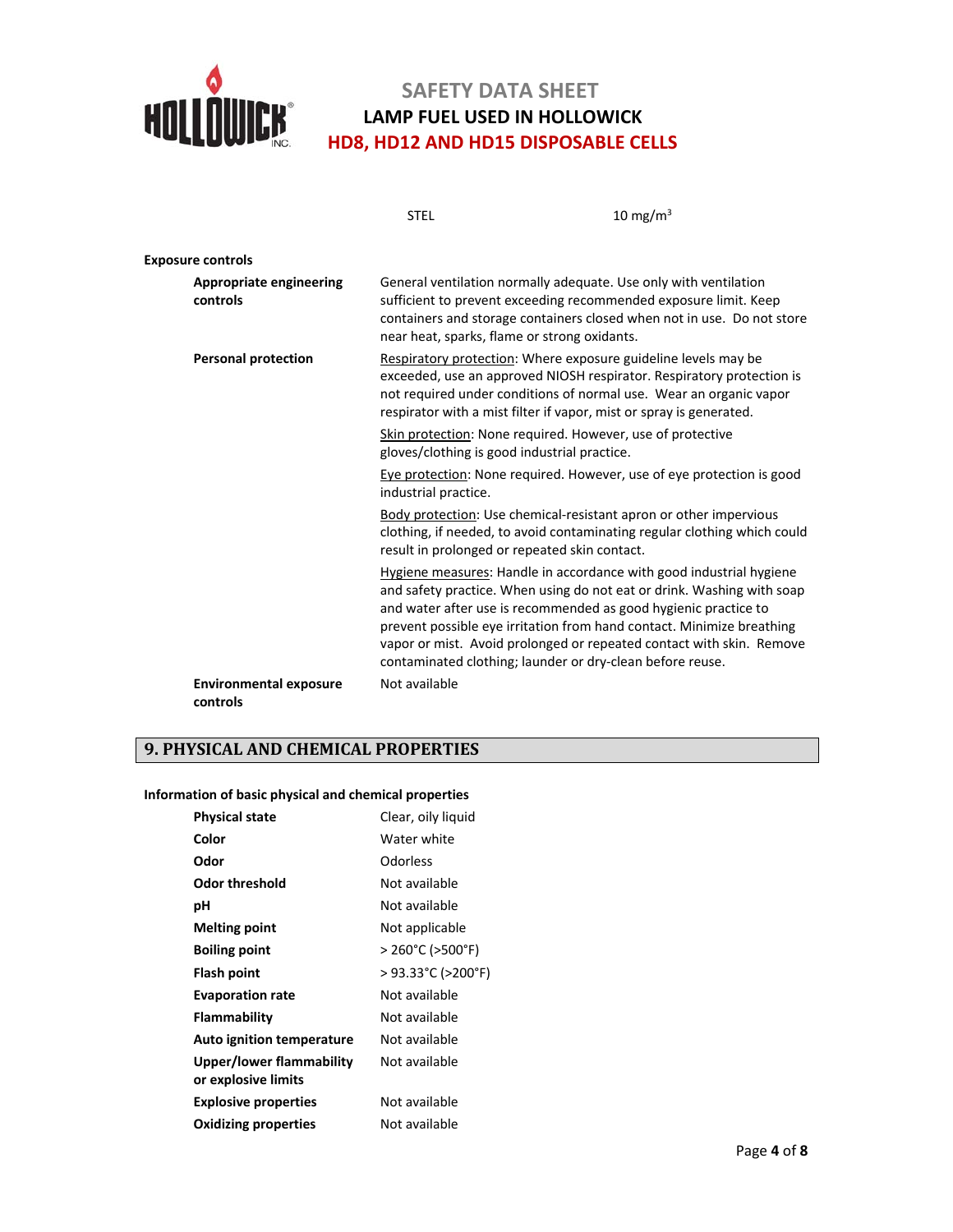

| Vapor pressure          | $<$ 1.0 mmHg at 20 $^{\circ}$ C (68 $^{\circ}$ F)                                       |
|-------------------------|-----------------------------------------------------------------------------------------|
| Vapor density           | >1                                                                                      |
| <b>Relative density</b> | Not available                                                                           |
| Solubility in water     | Insoluble                                                                               |
| <b>Other Solvents</b>   | Not available                                                                           |
| Decomposition           | Not available                                                                           |
| temperature             |                                                                                         |
| <b>Viscosity</b>        | Kinematic viscosity greater than 20.5 mm <sup>2</sup> /s measured at 40 <sup>o</sup> C. |
|                         | 100 Saybolt Universal Seconds at 100°F                                                  |

### **Other information**

**Specific gravity :** < 1

## **10. STABILITY AND REACTIVITY**

| Reactivity                                   | This product may react with strong oxidizing agents.                                                            |
|----------------------------------------------|-----------------------------------------------------------------------------------------------------------------|
| <b>Chemical stability</b>                    | Stable under recommended storage conditions. This product is stable<br>and will not react violently with water. |
|                                              | Conditions contributing to instability: High Temperature                                                        |
| <b>Possibility of hazardous</b><br>reactions | Hazardous polymerization does not occur.                                                                        |
| <b>Conditions to avoid</b>                   | Do not mix with other chemicals.                                                                                |
| Incompatible materials                       | Strong oxidizers.                                                                                               |
| <b>Hazardous decomposition</b><br>materials  | May include and are not limited to: oxides of carbon.                                                           |

## **11. TOXICOLOGICAL INFORMATION**

#### **Information on toxicological effects**

| <b>Acute toxicity</b>     | Based on the available information, the criteria for classification are not<br>fulfilled.                                                                                                                                                                                                                           |
|---------------------------|---------------------------------------------------------------------------------------------------------------------------------------------------------------------------------------------------------------------------------------------------------------------------------------------------------------------|
|                           | Oral                                                                                                                                                                                                                                                                                                                |
|                           | $LD_{50}$ (rat): >5000 mg/kg                                                                                                                                                                                                                                                                                        |
|                           | May cause stomach distress, nausea or vomiting. Product has a low<br>order of acute oral and dermal toxicity, but small amounts aspirated<br>into the lungs during ingestion or vomiting may cause pulmonary injury.<br>Aspiration of material into lungs can cause chemical pneumonitis. May<br>act as a laxative. |
|                           | Inhalation                                                                                                                                                                                                                                                                                                          |
|                           | Inhalation of mist or spray may be harmful. Excessive intentional<br>inhalation may cause respiratory tract irritation and central nervous<br>system effects (headache, dizziness).                                                                                                                                 |
| Skin corrosion/irritation | Based on the available information, the criteria for classification are not<br>fulfilled: not expected to cause any skin irritation or harmful effects<br>from short periods of contact. May cause skin irritation in sensitive                                                                                     |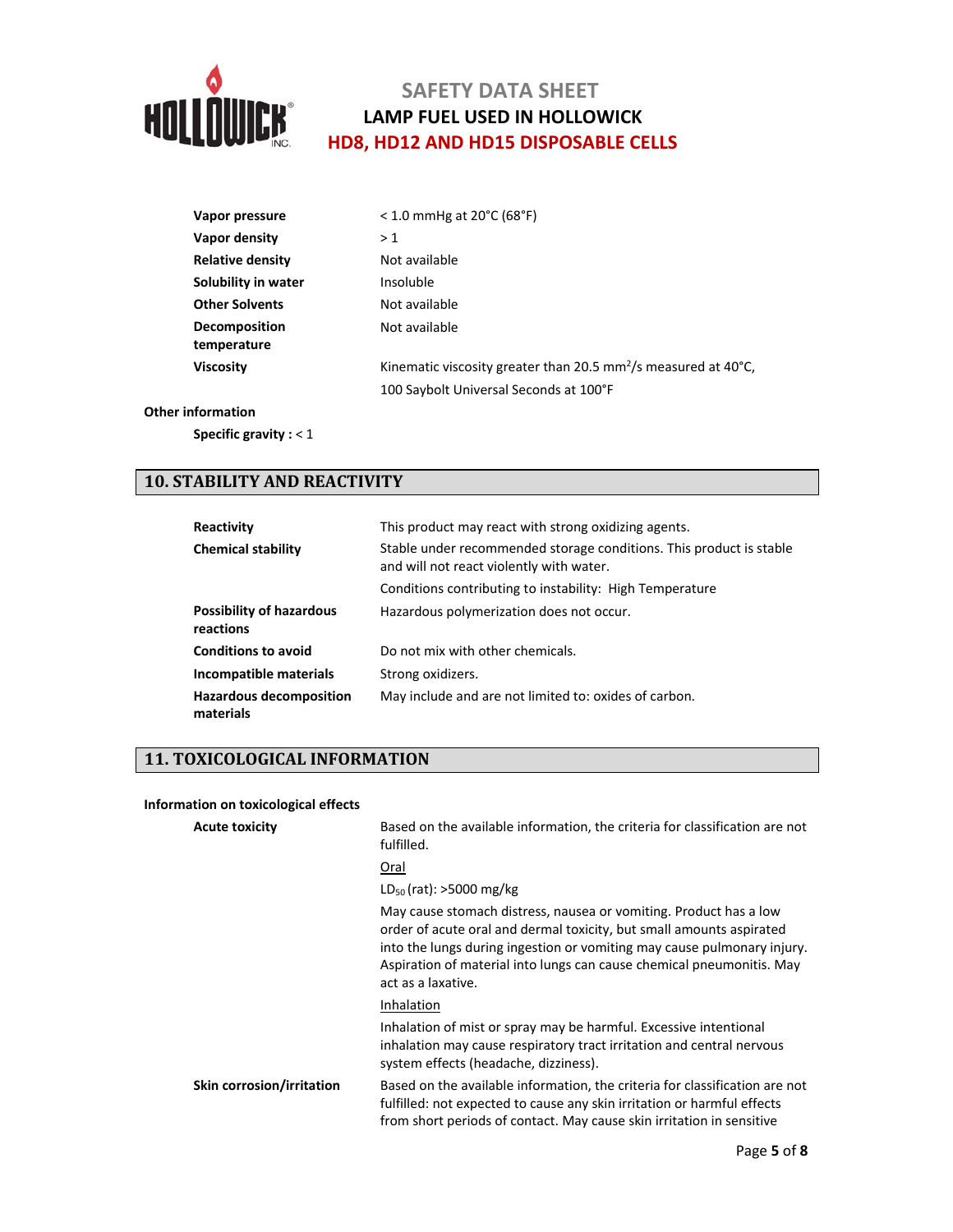

|                                      | individuals.                                                                                                                                                                                                              |  |
|--------------------------------------|---------------------------------------------------------------------------------------------------------------------------------------------------------------------------------------------------------------------------|--|
| Serious eve<br>damage/irritation     | Based on the available information, the criteria for classification are not<br>fulfilled: product contacting the eyes may cause slight eye irritation.<br>However, no harmful effects are expected.                       |  |
| Respiratory or skin<br>sensitization | Not available                                                                                                                                                                                                             |  |
| Germ cell mutagenicity               | Not available                                                                                                                                                                                                             |  |
| Carcinogenicity                      | Based on the available information, the criteria for classification are not<br>fulfilled: studies indicate no carcinogenic properties.                                                                                    |  |
| <b>Reproductive toxicity</b>         | Not available                                                                                                                                                                                                             |  |
| <b>STOT-single exposure</b>          | Not available                                                                                                                                                                                                             |  |
| <b>STOT-repeated exposure</b>        | Not available                                                                                                                                                                                                             |  |
| <b>Aspiration hazard</b>             | Based on the available information, the criteria for classification are not<br>fulfilled: the kinematic viscosity is greater than 20.5 $\text{mm}^2/\text{s}$ measured at<br>40°C, 100 Saybolt Universal Seconds at 100°F |  |

## **12. ECOLOGICAL INFORMATION**

| <b>Toxicity</b>                              | Fish                                                    |
|----------------------------------------------|---------------------------------------------------------|
|                                              | Lepomis macrochirus: LC <sub>50</sub> (96 h) 10000 mg/L |
| Persistence and<br>degradability             | Not available                                           |
| Bio accumulative potential                   | Not available                                           |
| Mobility in soil                             | Not available                                           |
| <b>Results of PBT and vPvB</b><br>assessment | Not available                                           |
| <b>Other adverse effects</b>                 | Not available                                           |

### **13. DISPOSAL CONSIDERATIONS**

**Waste treatment methods** Material may be picked up with solid sorbent and land filled, or incinerated in accordance with applicable federal, state, or local regulations. "Empty" containers should not be refilled.

### **14. TRANSPORT INFORMATION**

| <b>General Information</b> | Not regulated by U.S. DOT, Canadian TODG, IMO/IMDG, ICAO/IATA, ADR/RID |               |  |
|----------------------------|------------------------------------------------------------------------|---------------|--|
|                            | <b>UN Number</b>                                                       |               |  |
|                            | UN proper shipping name                                                | -             |  |
|                            | <b>Transport hazard classes</b>                                        | -             |  |
|                            | Packing group                                                          | -             |  |
|                            | <b>Environmental hazards</b>                                           | -             |  |
|                            | Land transport (ADR/RID)                                               | Not regulated |  |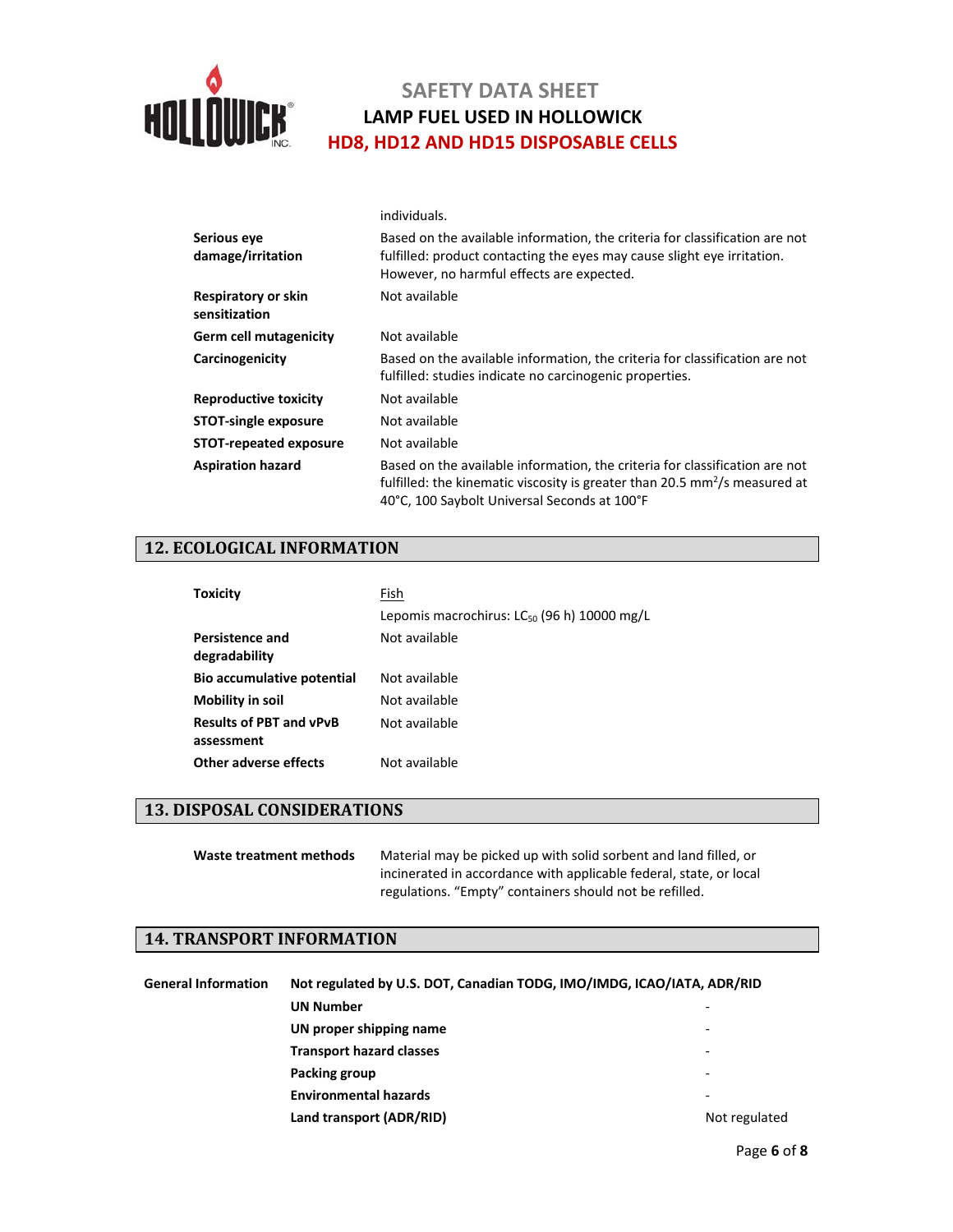

| On land waterway craft (ADN/ADNR) | Not regulated |
|-----------------------------------|---------------|
| Marine transport (IMDG)           | Not regulated |
| Air transport (IATA)              | Not regulated |

## **15. REGULATORY INFORMATION**

**Safety, health and environmental regulations/legislation specific for the substance or mixture**

### Non‐European regulations

**OSHA Hazard Communication Standard Classification** Non‐hazardous as defined by the OSHA Hazard Communication Standard.

**TSCA inventory listing**

Component: Mineral Oil

CAS Number: 8042‐47‐5

## **SARA 302 Status**

Component: Contains no chemicals subject to SARA 302 reporting.

**SARA 311/312 Classification**

Non‐hazardous according to SARA 311/312.

#### **SARA 313 Chemicals**

Component: Contains no chemicals subject to SARA 313 reporting.

### **NFPA**

Health: 0

Flammability: 1

Reactivity: 0

Specific hazard: ‐



**Canadian federal regulations**

This product has been classified in accordance with the hazard criteria of the Controlled Products Regulations and the SDS contains all the information required by the Controlled Products Regulations.

WHMIS status: Not Controlled

Domestic Substances List (DSL): Yes

Non‐Domestic Substances List (NDSL): No

A "Yes" indicates that all components of this product comply with the inventory requirements administered by the governing country(s)

**Chemical safety assessment** A chemical safety assessment has not been conducted on the substance by the supplier.